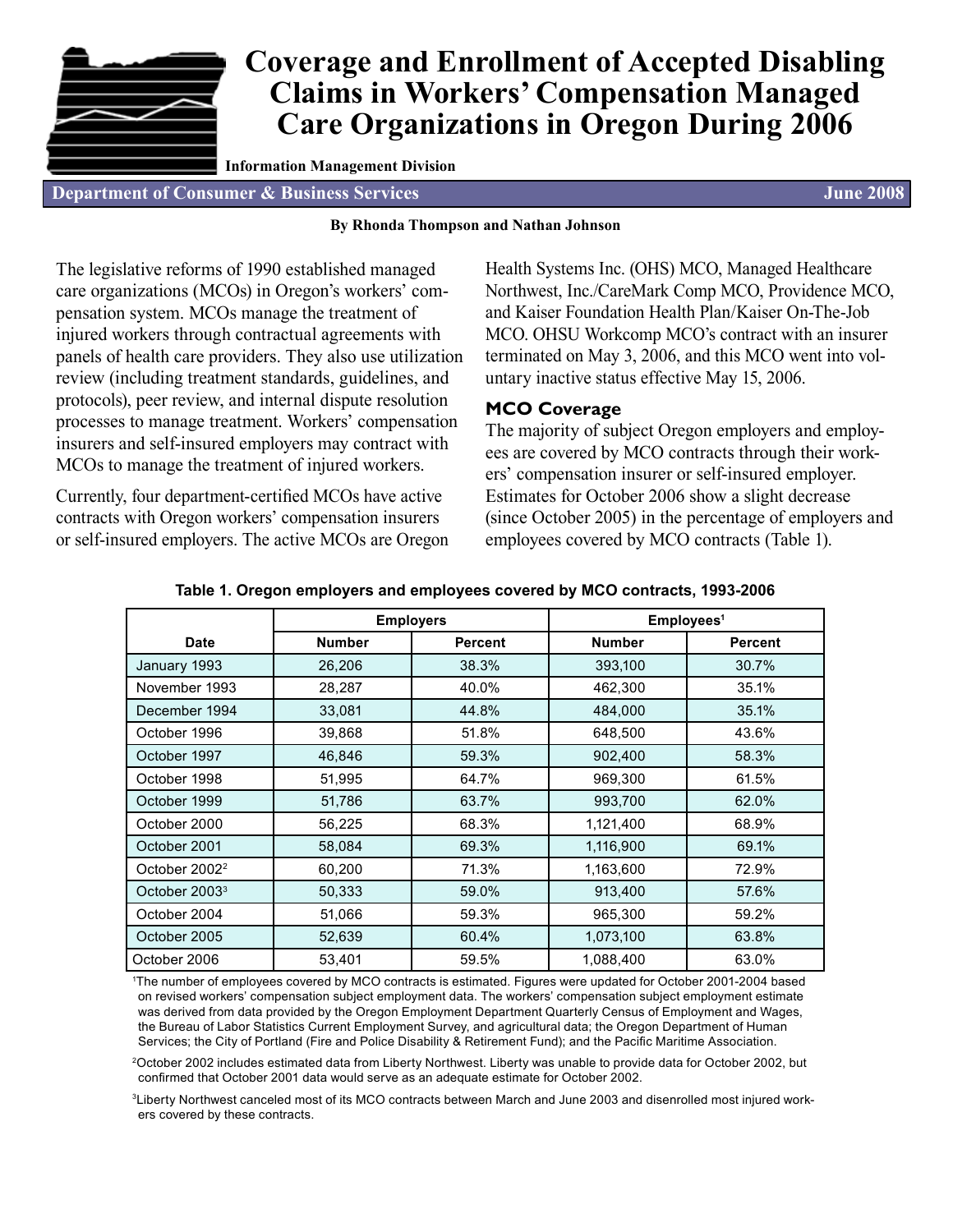## **MCO enrollment**

Insurers (or self-insured employers) may enroll covered workers in a contracted MCO at any point following their work-related injury. At enrollment, the insurer notifies the injured worker that any subsequent treatment must be delivered by providers on the MCO's panel. If a worker is enrolled prior to claim acceptance and the insurer subsequently denies the claim, the insurer must pay for all reasonable and necessary medical services not otherwise covered by general health insurance that were provided between enrollment and the worker's receipt of a denial notice or until three days after the denial notice is mailed. (For exceptions, refer to ORS 656.245(4)(b)(B)).

The majority  $(80 \text{ percent})$  of MCO enrollments<sup>1</sup> occur at the time of claim acceptance (Table 2). Almost all

SAIF enrollments (93 percent in 2006) occur at the time of claim acceptance. Private insurers and self-insured employers more commonly enroll workers before claim acceptance. Self-insured employers and large employers with MCO coverage through private insurers tend to enroll claims immediately after injury since they are more likely to carry general health insurance and would be liable for the cost of all medical claims for their employees, regardless of whether the claim is work related. Thus, if a workers' compensation claim is subsequently denied, the privately insured or self-insured employer pays for the worker's medical treatment through its general health benefit. By enrolling early, the employer takes advantage of the managed care service provided by MCOs.

|                               | Claim reference year |                |       |       |  |  |  |
|-------------------------------|----------------------|----------------|-------|-------|--|--|--|
| <b>Insurer</b>                | 2003                 | 2004           | 2005  | 2006  |  |  |  |
| <b>SAIF</b>                   |                      |                |       |       |  |  |  |
| Before acceptance             | 6.2%                 | 7.4%           | 7.4%  | 5.4%  |  |  |  |
| At acceptance                 | 92.3%                | 90.9%          | 91.2% | 93.1% |  |  |  |
| After acceptance              | 1.5%                 | 1.8%           | 1.4%  | 1.6%  |  |  |  |
| <b>Private insurers</b>       |                      |                |       |       |  |  |  |
| Before acceptance             | 47.6%                | 57.7%          | 66.3% | 80.3% |  |  |  |
| At acceptance                 | 49.5%                | 39.7%          | 29.5% | 16.5% |  |  |  |
| After acceptance              | 2.9%                 | 2.5%           | 4.2%  | 3.2%  |  |  |  |
| <b>Self-insured employers</b> |                      |                |       |       |  |  |  |
| Before acceptance             | 59.4%                | 54.4%          | 58.1% | 67.4% |  |  |  |
| At acceptance                 | 38.6%                | 43.7%          | 39.7% | 30.9% |  |  |  |
| After acceptance              | 2.0%                 | 1.9%           | 2.2%  | 1.7%  |  |  |  |
| <b>Total</b>                  |                      |                |       |       |  |  |  |
| Before acceptance             | 16.9%                | 18.2%          | 18.1% | 18.2% |  |  |  |
| At acceptance                 | 81.4%                | 80.2%<br>79.9% |       | 80.1% |  |  |  |
| After acceptance              | 1.7%                 | 1.9%           | 1.7%  | 1.7%  |  |  |  |

#### **Table 2. Percentage of claimants enrolled according to claim acceptance date, calendar years 2003-2006**

**Notes:** "At acceptance" is an MCO enrollment date occurring within three days of the original acceptance date. This definition allows paperwork-processing time. Claims for which the department does not have original acceptance dates are excluded from the table.

Since enrollments can occur years after claim acceptance, "After acceptance" only includes enrollments within 180 days of claim acceptance date. This allows for an accurate year-to-year comparison.

<sup>1</sup> It is important to note that all analysis in this report includes only accepted disabling claims (ADCs). Non-disabling claims, which represent approximately 75 percent of all claims, are not included because the department does not receive accepted non-disabling claim information from insurers.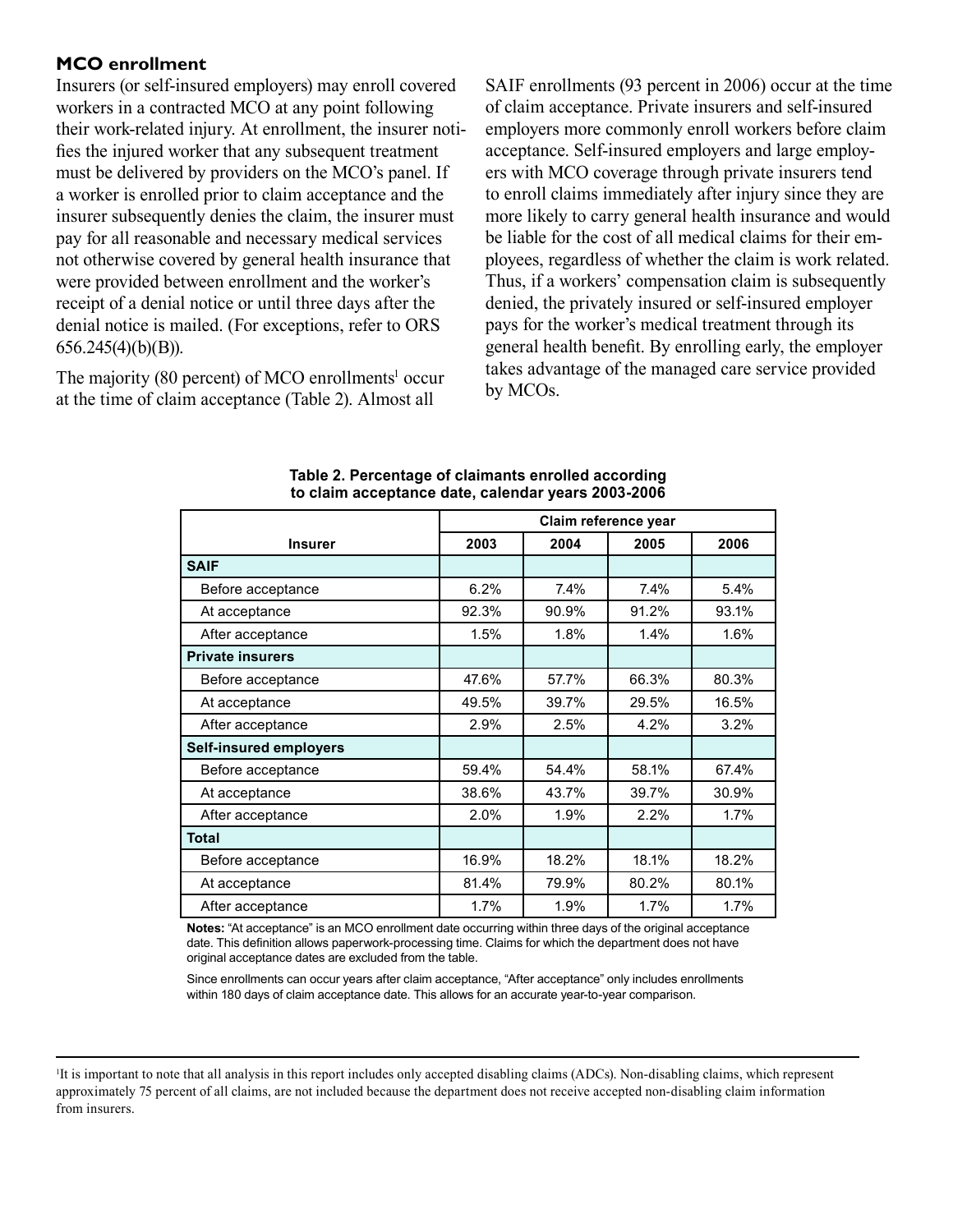

**Figure 1. Percentage of accepted disabling claims enrolled in managed care by type of insurer**

## **MCO enrollment by insurer**

In 2006, 40 percent of accepted disabling claims (ADCs) were enrolled in an MCO, a drop from 2005's highest percentage of enrollment (42 percent) since data collection began in 1998 (see Figure 1).

## *SAIF*

Since 1998, SAIF Corporation has enrolled more than two-thirds of its ADCs each year. The 2006 enrollment rate dropped four percentage points to 67.

## *Private insurers*

Private insurers continue to have the lowest rate (6 percent) of MCO enrollment in the Oregon workers' compensation system.

Among private insurers, ACE American Insurance Company enrolled the most claims in 2006. All 118 of its enrollments were with Providence MCO. American Home Assurance Company enrolled the next highest number of claims, at 93, with 76 at Providence MCO, and 17 at OHS MCO.

# *Self-insured employers*

MCO enrollment by self-insured employers remained steady in 2006, with one-third (33 percent) of all ADCs for self-insured employers enrolled in an MCO.

The self-insured employer with the most MCO enrollments in 2006 was Fred Meyer Stores Inc. Fred Meyer enrolled 246 ADCs, or 75 percent of its total ADCs. The self-insured employer with the second-most enrollments in 2006 was Providence Health System (as the employer, not the MCO) with 191 (85 percent of its ADCs).

# **Enrollment by MCO**

Of the five MCOs active during 2006, OHS MCO represented almost 40 percent of all enrollments, with 3,655 enrolled disabling claims. Managed Healthcare Northwest MCO rose from 28 percent in 2005 to almost 30 percent in 2006, with 2,723 enrolled disabling claims. Providence MCO and Kaiser On-The-Job MCO follow with almost 21 percent and 10 percent of enrollments, respectively. This order and distribution is virtually unchanged from 2005. OHSU Workcomp MCO entered voluntarily inactive status in May 2006.